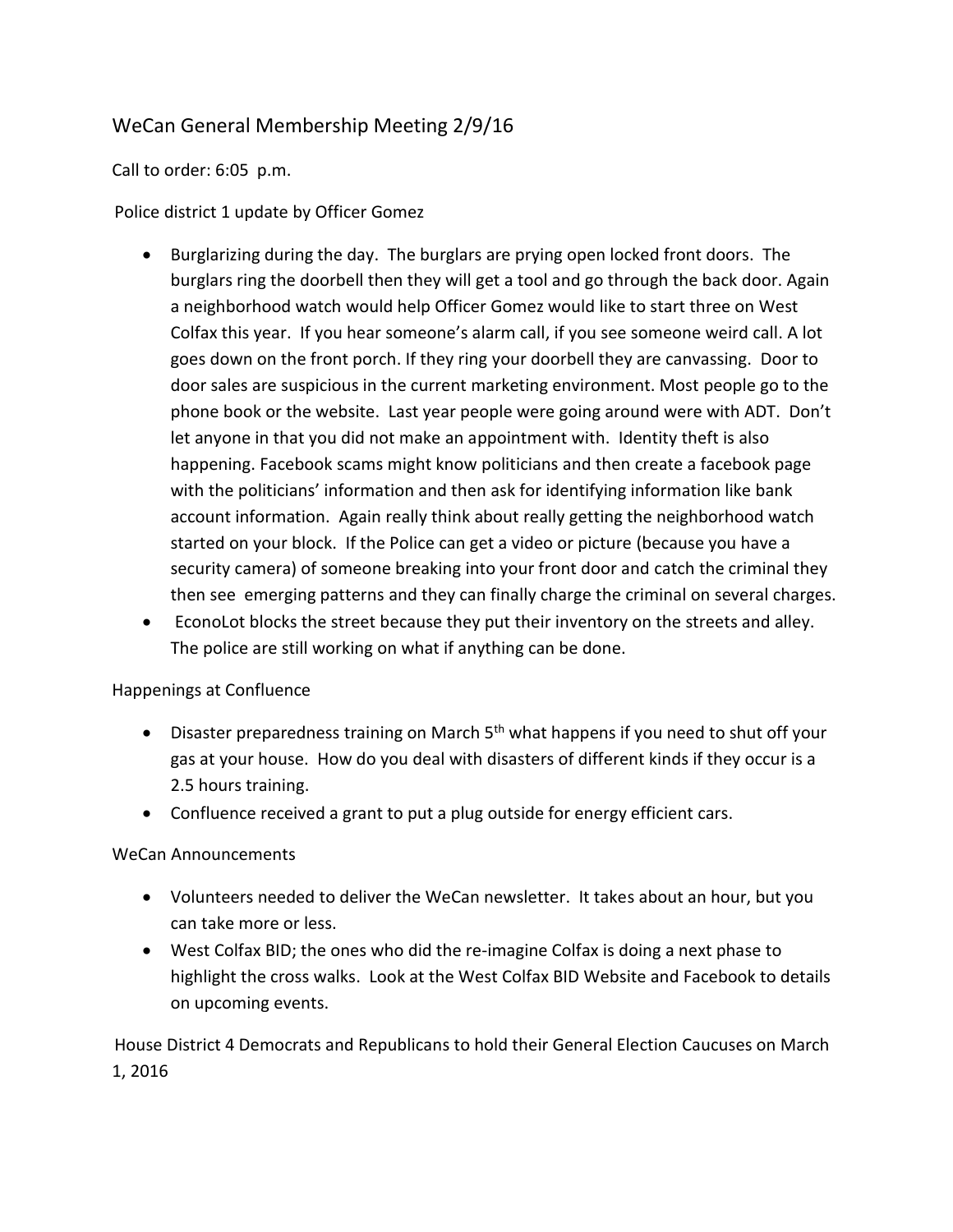- Democrats caucus will be held at Cowel Elementary, check in 6:30 p.m. They are looking for volunteers. Informational handed out except one did not make its way to the desk of the secretary this evening, so please contact their House District Captain for going ons.
- Republicans caucus will be held at Lake Middle School, check in 6:30 p.m. They are looking for volunteers to run for office, or represent Denver District in some manner such as Precinct Committee Person or delegate. Informational handed out that had a message from the Denver Republican's Chairman Sue Moore, and a message from their Congressional District 1's Central Committee Chairman Joe Webb. Both Chairmen gave a list of venues such as breakfasts, happy hours, and meetings that area residents are welcome to attend to listen to speakers and give input that will help elect delegates to the National Convention respectively.

Brittney from Public Works Transportation and Mobility Group gave a presentation on how the area can obtain more streetlights

- There is a process for how to request a street light if you do not have one that requires a petition for people on the block, and the block residents need to sign off with at least 75% signatures on the block to obtain a review.
- If approved by Public Works they will send an application to excel for the install and the city pays for electricity.
- The location of existing lighting can request a midblock streetlight. Again Public Works approves the block request and sends it onto excel.
- Of course all of this is subject to budget limits, and whether your block has reached that limit is TBD.
- Xcel does all of the design.

Sustainable Network Josh presented what we did to earn a gold 12x4 banner

- Planted trees, picked up garbage and tended gardens, donated dollars to the food bank where they were able to yield \$6 of food for every dollar donated, and had a garage sale.
- During tree planting season, the only people he sees is the same small group of about 8 people who dig holes for the trees year after year. It is a great way get to know a lot of people outside of their neighborhood and the more sustainability points the better. With respect to planting trees Josh would like to double the participation this year; planting date April 16<sup>th</sup> for planting around the neighborhood and some of the adjoining areas. The day begins at 1410 Stuart where there is a donuts and coffee send off. Door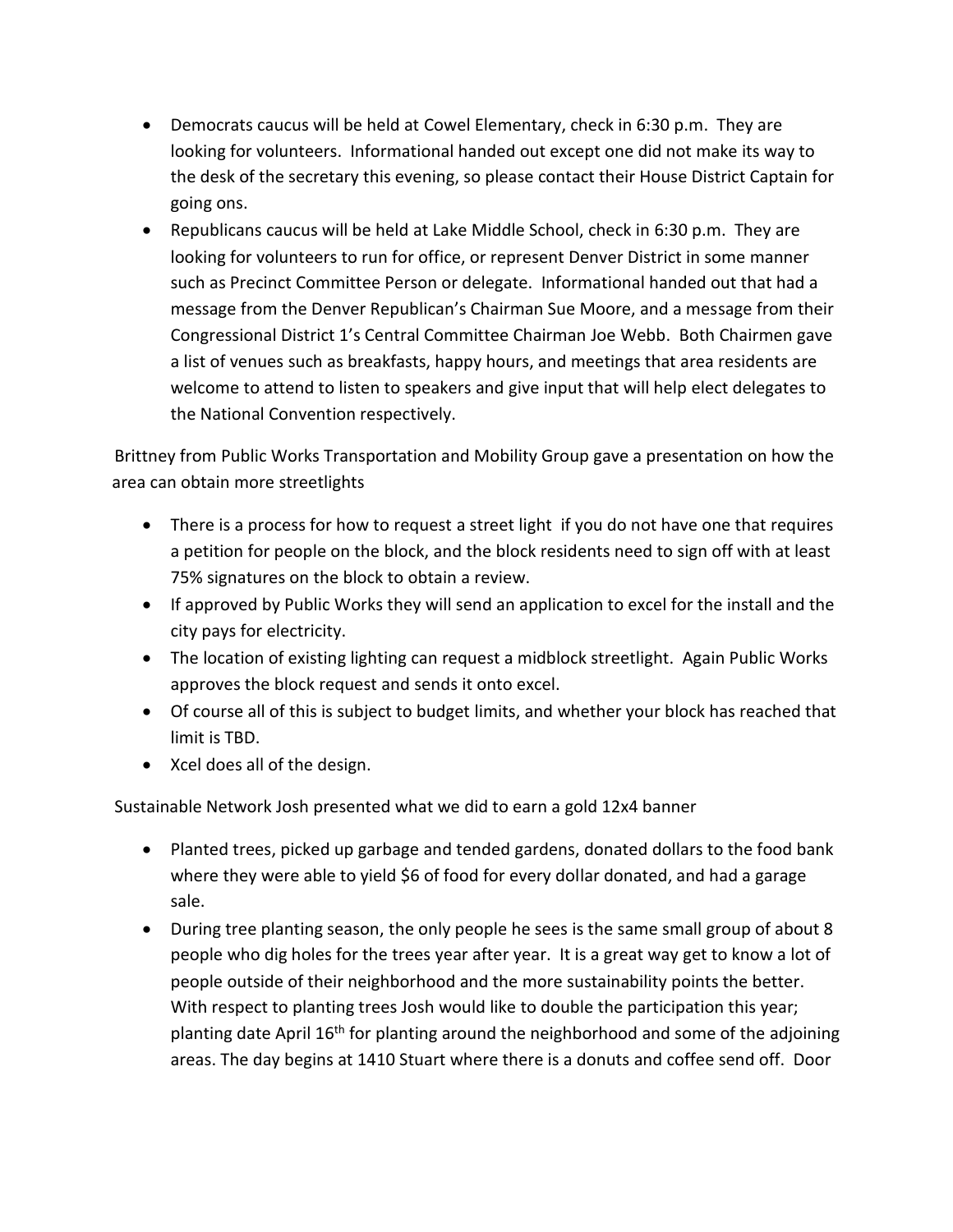hangers were given out to people at this meeting who volunteered for canvassing the neighborhood.

 The umbrella office that helps sponsor this activity is called the park people, Denver Digs Trees. They sent a guest speaker and here is what she had to say. The goal is to increase and sustainable the urban forest we have. If we do not take on an effort like this then we would look like a high plains area. For example we would look like the DIA area. All of our trees in Denver are planted if we do not continue to do that in the future then we will not have our urban forest. The biggest goal is to shade the sidewalks because it reduces energy bills the trees are only \$10 each, and can be planted in a yard or the street parkway. This is non-profit organization and all of the ordering can be done online. If people don't have access online then they can contact Denver Digs directly. This program is for Denver residents and the trees can be planted only in the City of Denver. They want the trees planted the parkway because it is a really a good place to shade the sidewalk. When in doubt Denver Digs will help you figure it out. Again trees really change a neighborhood. When one person takes on putting a tree in front of their house then that really looks good, and trees do not take a lot of water and do not take a lot of maintenance. Again Josh's team helps people who cannot plant the trees themselves. When you order a tree you get a letter telling you to pick it up. WeCan wants to get the word out and appreciates the help with the door hangers. Denver Digs does come out and make sure that the tree gets in the right place and even does the marking. If a person gets denied it is because they want to be sure that the right tree gets in the right place, and the tree is not crowd or planted in place that the city makes you take it out. Denver Forestry also shows you how to fix a tree so that it is grows correctly. They don't like people to stake their trees but other thought is you can stake the tree for the first or second year you have it. People who are unable to buy or plant the tree can get help doing this, but you still have to be able to take care of the tree. Visit the sustainability website to see various submissions.

Next clean up day May  $21<sup>st</sup>$  partner with extreme community makeover

- Here they do alley and yard clean up. Teams are appreciated. Outside maintenance, mow, rototill, pruning of bushes that kind of thing. Put your name on the list to get on email list. Always email back and say not for me this time if you need to, but if you put your name on their list this keeps you in the loop. They are looking for project ideas, and neighbors to help, ask them if you need them to help with outside maintenance. Just ask them to call and ask to be put on the list
- May 21 also the 2016 great cleanup day as well. This group is targeting individuals. They help explain how you can get rid of things. Informational available and handed out on this event.